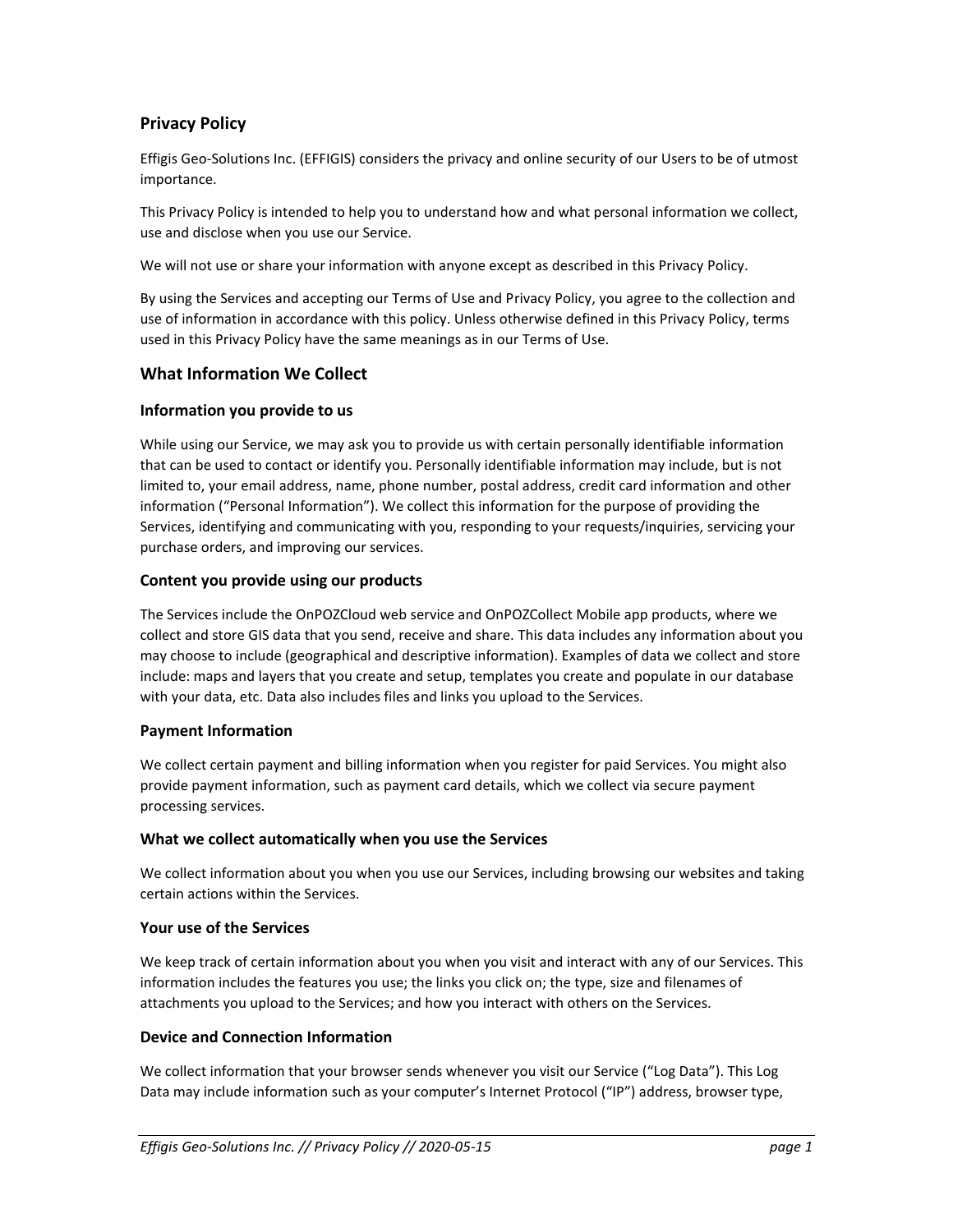browser version, the pages of our Service that you visit, the time and date of your visit, the time spent on those pages and other statistics.

# **Analytics**

We may use third party services such as Google Analytics that collect, monitor and analyze this type of information in order to increase our Service's functionality. These third party service providers have their own privacy policies addressing how they use such information. When you access the Services by or through a mobile device, we may collect certain information automatically, including, but not limited to, the type of mobile device you use, your mobile device's unique device ID, the IP address of your mobile device, your mobile operating system, the type of mobile Internet browser you use, your location information and other statistics.

Please see the section regarding Location Information below regarding the use of your location information and your options.

# **Unique Identifiers**

We use unique identifiers such as e-mail to track individual usage behavior on our Service, such as the length of time spent on a particular page and the pages viewed during a particular log-in period. Unique identifiers collect information about a user's use of our Service on an individual basis.

# **Cookies, Web Beacons, and Other Tracking Tools**

We and our third party service providers collect information about you, your device, and your use of the Service through cookies, clear gifs (a.k.a. web beacons/web bugs) ("Web Beacons"), and other tracking tools and technological methods (collectively, "Tracking Tools"). Tracking Tools collect information such as computer or device operating system type, IP address, browser type, browser language, mobile device ID, device hardware type, the website or application visited or used before or after accessing our Service, the parts of the Service accessed, the length of time spent on a page or using a feature, and access times for a web page or feature. These Tracking Tools help us learn more about our users and analyze how users use the Service, such as how often users visit our Service, what features they use, what pages they visit, what emails they open, and what other sites or applications they used prior to and after visiting the Service.

### **Cookies**

Like many websites and mobile application operators, we collect certain information through the use of "cookies," which are small text files that are saved by your browser when you access our Service. Cookies can either be "session cookies" or "persistent cookies". Session cookies are temporary cookies that are stored on your device while you are visiting our Website or using our Service, whereas "persistent cookies" are stored on your device for a period of time after you leave our Website or Service. We use persistent cookies to store your preferences so that they are available for the next visit, and to keep a more accurate account of how often you visit our Service, and how your use of the Service varies over time. We also use persistent cookies to measure the effectiveness of advertising efforts. Through these cookies, we may collect information about your online activity after you leave our Service. For more information on cookies, including how to control your cookie settings and preferences, visit http://ec.europa.eu/ipg/basics/legal/cookies/index\_en.htm, https://ico.org.uk/for-thepublic/online/cookies/ and http://www.allaboutcookies.org/.

### **Social Media Widgets**

Some parts of our Service may include social media features, such as the Facebook "like" button, and widgets, such as the "share this" button. These social media features are either hosted by a third party or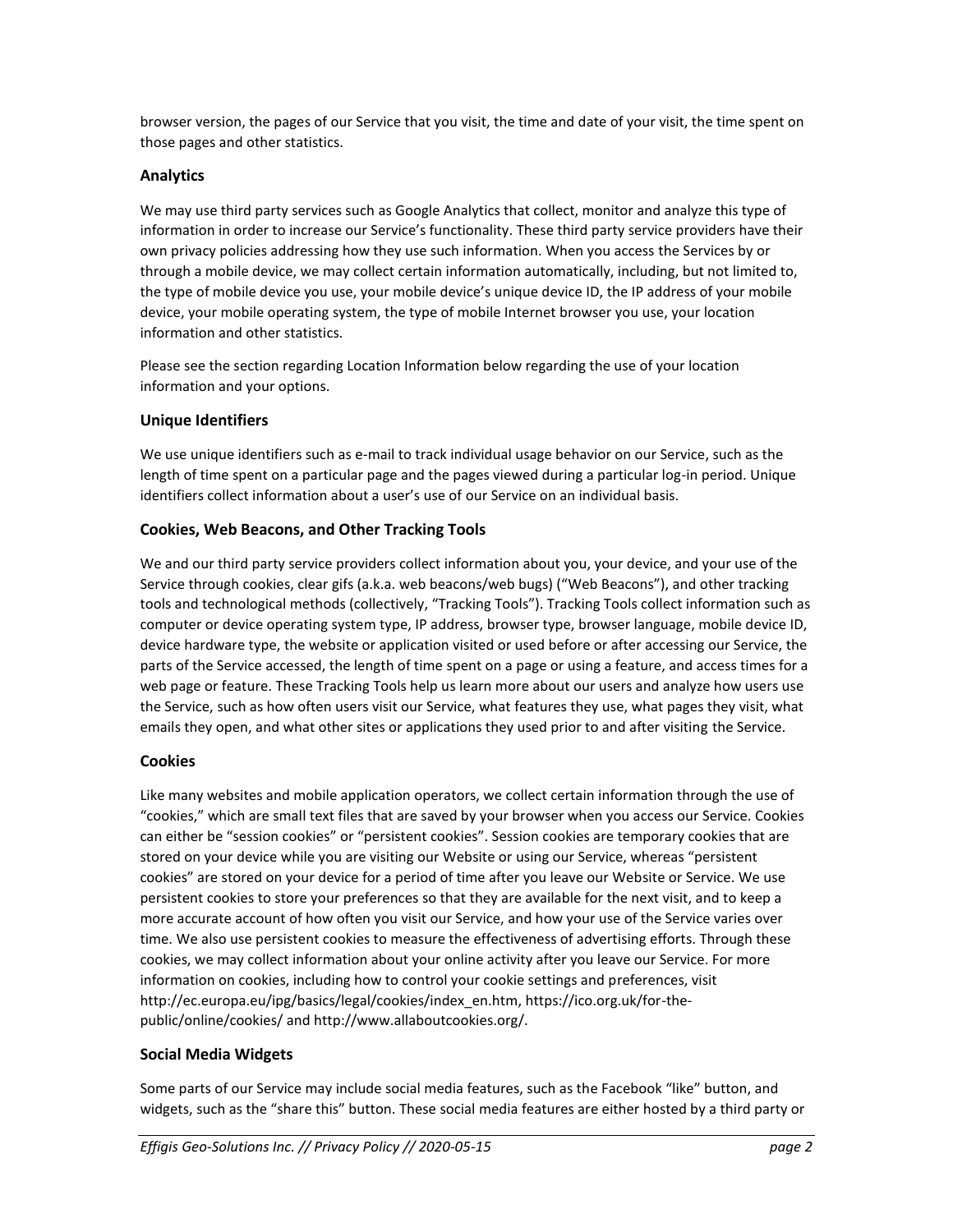hosted directly on our Service. When you use these tools, the party that provides the tool, the third party that operates the social media services, and/or we may receive Personal Information about you. By using these tools, you acknowledge that some information, including Personal Information, from your social media services will be transmitted to us, and that information is therefore is covered by this Privacy Policy, and some information, including Personal Information, may be shared with the third party services, and that information is therefore governed by their privacy policies.

### **Third Party Sources**

We may use third-party services, such as open search tools and social networks, to obtain information about you (such as your name or company) and to enrich your personal information by obtaining publicly available information about you, such as your job title, employment history and contact information.

# **How we use Personal Information**

### **To provide the Services to you**

We acquire, hold, use and process information about you to provide the Services to you, including to process transactions with you, authenticate you when you log in, provide customer support, and operate and maintain the Services.

### **To communicate with you about the Services**

We use your contact information to send transactional communications via email and within the Services, including confirming your purchases, reminding you of subscription expirations, responding to your comments, questions and requests, providing customer support, and sending you technical notices, updates, security alerts, and administrative messages.

### **To market, promote and drive engagement with the Services**

We use your contact information and information about how you use the Services to send promotional communications that may be of specific interest to you. These communications are aimed at driving engagement and maximizing what you get out of the Services, including information about new features, survey requests, newsletters, and events we think may be of interest to you.

#### **Research and Development**

We may use Personal Information to create non identifiable information that we may use alone or in the aggregate with information obtained from other sources, in order to help us to optimally deliver our existing products and Services or develop new products and Services. From time to time, EFFIGIS may perform research (online and offline) via surveys. All survey responses are voluntary, and the information collected will be used for research and reporting purposes to help us better serve Individuals by learning more about their needs and the quality of the products and services we provide. The survey responses may be utilized to determine the effectiveness of our Services, various types of communications, advertising campaigns, and/or promotional activities. If an Individual participates in a survey, the information given will be used along with that of other study participants. We may share anonymous Individual and aggregate data for research and analysis purposes.

### **Customer support**

We use your information to resolve technical issues you encounter, to respond to your requests for assistance, to analyze crash information, and to repair and improve the Services.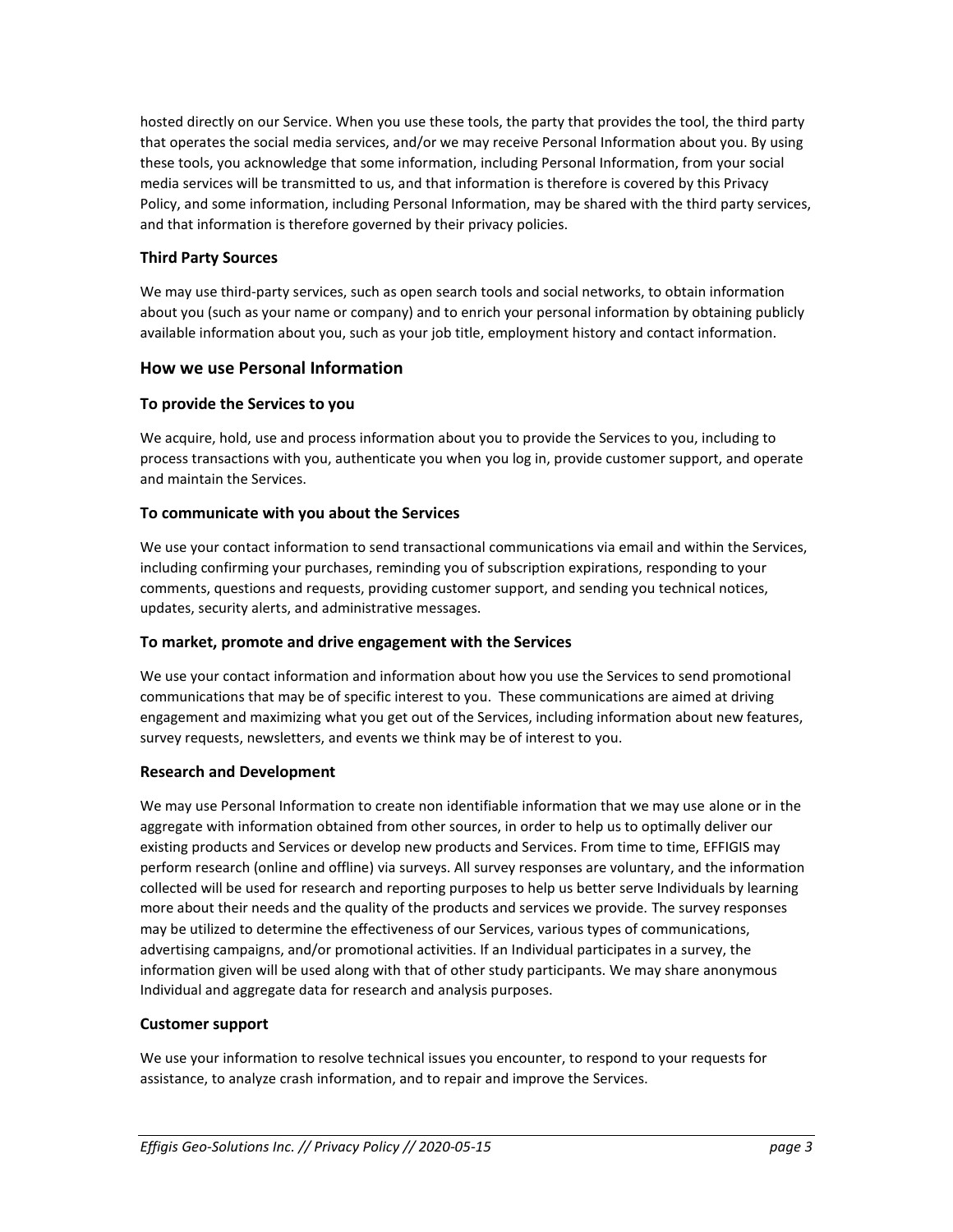#### **For safety and security**

We use information about you and your Service use to verify accounts and activity, to monitor suspicious or fraudulent activity and to identify violations of Service policies.

To protect our legitimate business interests and legal rights: Where required by law or where we believe it is necessary to protect our legal rights, interests and the interests of others, we use information about you in connection with legal claims, compliance, regulatory, and audit functions, and disclosures in connection with the acquisition, merger or sale of a business.

#### **With your consent**

We use information about you where you have given us consent to do so for a specific purpose not listed above.

# **Legal bases for processing (for EEA users)**

Data protection law in Europe requires a "lawful basis" for collecting and retaining personal information from citizens or residents of the European Economic Area. Our lawful bases include:

Performing the contract we have with you: In certain circumstances, we need your personal information to comply with our contractual obligation to deliver the Services, enable creators to establish and display their projects, and enable backers to find and make pledges to them.

Legal compliance: Sometimes the law says we need to collect and use your data. For example, tax laws require us to retain records of pledges and payments made through our Service.

Legitimate interests: This is a technical term in data protection law which essentially means we have a good and fair reason to use your data and we do so in ways which do not hurt your interests and rights. We sometimes require your data to pursue our legitimate interests in a way that might reasonably be expected as part of running our business and that does not materially impact your rights, freedom or interests.

For example, we use identity, device, and location information to prevent fraud and abuse and to keep the Services secure. We may also send you promotional communications about our Services, subject to your right to control whether we do so.

We analyze how users interact with our Service so we can understand better what elements of the design are working well and which are not working so well. This allows us to improve and develop the quality of the online experience we offer all our users.

#### **Who we share Personal Information with**

#### **Managed accounts and administrators**

If you register or access the Services using an email address with a domain that is owned by your employer or organization, and such organization wishes to establish an account or site, certain information about you including your name, contact info, content and past use of your account may become accessible to that organization's administrator and other Service users sharing the same domain. If you are an administrator for a particular site or group of users within the Services, we may share your contact information with current or past Service users, for the purpose of facilitating Service-related requests.

### **Third-Party Widgets**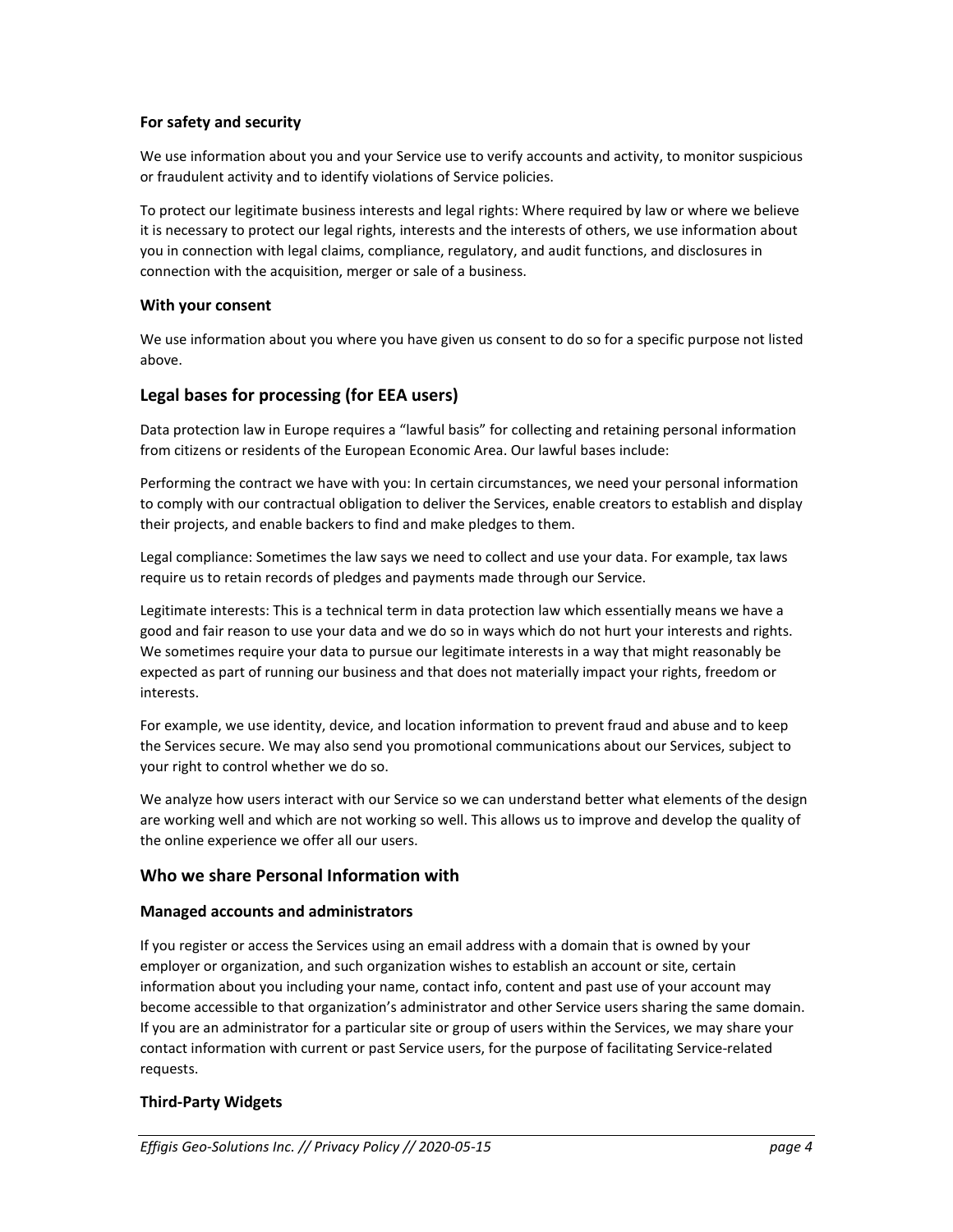Some of our Services may contain widgets and social media features, such as the Twitter "tweet" button. These widgets and features collect your IP address, which page you are visiting on the Services, and may set a cookie to enable the feature to function properly. Widgets and social media features are either hosted by a third party or hosted directly on our Services. Your interactions with these features are governed by the privacy policy of the company providing it.

### **Compliance with Enforcement Requests and Applicable Laws; Enforcement of Our Rights**

In exceptional circumstances, we may share information about you with a third party if we believe that sharing is reasonably necessary to (a) comply with any applicable law, regulation, legal process or governmental request, including to meet national security requirements, (b) enforce our agreements, policies and terms of service, (c) protect the security or integrity of our products and services, (d) protect EFFIGIS, our customers or the public from harm or illegal activities, or (e) respond to an emergency which we believe in good faith requires us to disclose information to assist in preventing the death or serious bodily injury of any person.

# **How we store your data and secure it**

### **Data storage and security**

All information we collect are stored on our server in Canada. The security of your Personal Information is important to us, and we strive to implement and maintain reasonable, commercially acceptable security procedures and practices appropriate to the nature of the information we store, in order to protect it from unauthorized access, destruction, use, modification, or disclosure.

However, please be aware that no method of transmission over the internet, or method of electronic storage is 100% secure and we are unable to guarantee the absolute security of the Personal Information we have collected from you.

### **How long we keep your information**

How long we keep information we collect about you depends on the type of information, as described in further detail below. After such time, we will either delete or anonymize your information or, if this is not possible (for example, because the information has been stored in backup archives), then we will securely store your information and isolate it from any further use until deletion is possible.

We can delete your account if it remains inactive (i.e. not accessed) after a period of time. You will always be warned, more than once, before we proceed to complete deletion of your account.

### **Account information**

We will retain your information as long as your account is active, as necessary to provide you with the Services or as otherwise set forth in this Policy. We will also retain and use this information as necessary for the purposes set out in this Policy and to the extent necessary to comply with our legal obligations, resolve disputes, enforce our agreements and protect EFFIGIS legal rights.

### **Managed accounts**

If the Services are made available to you through an organization (e.g., your employer), we retain your information as long as required by the administrator of your account.

### **Marketing information**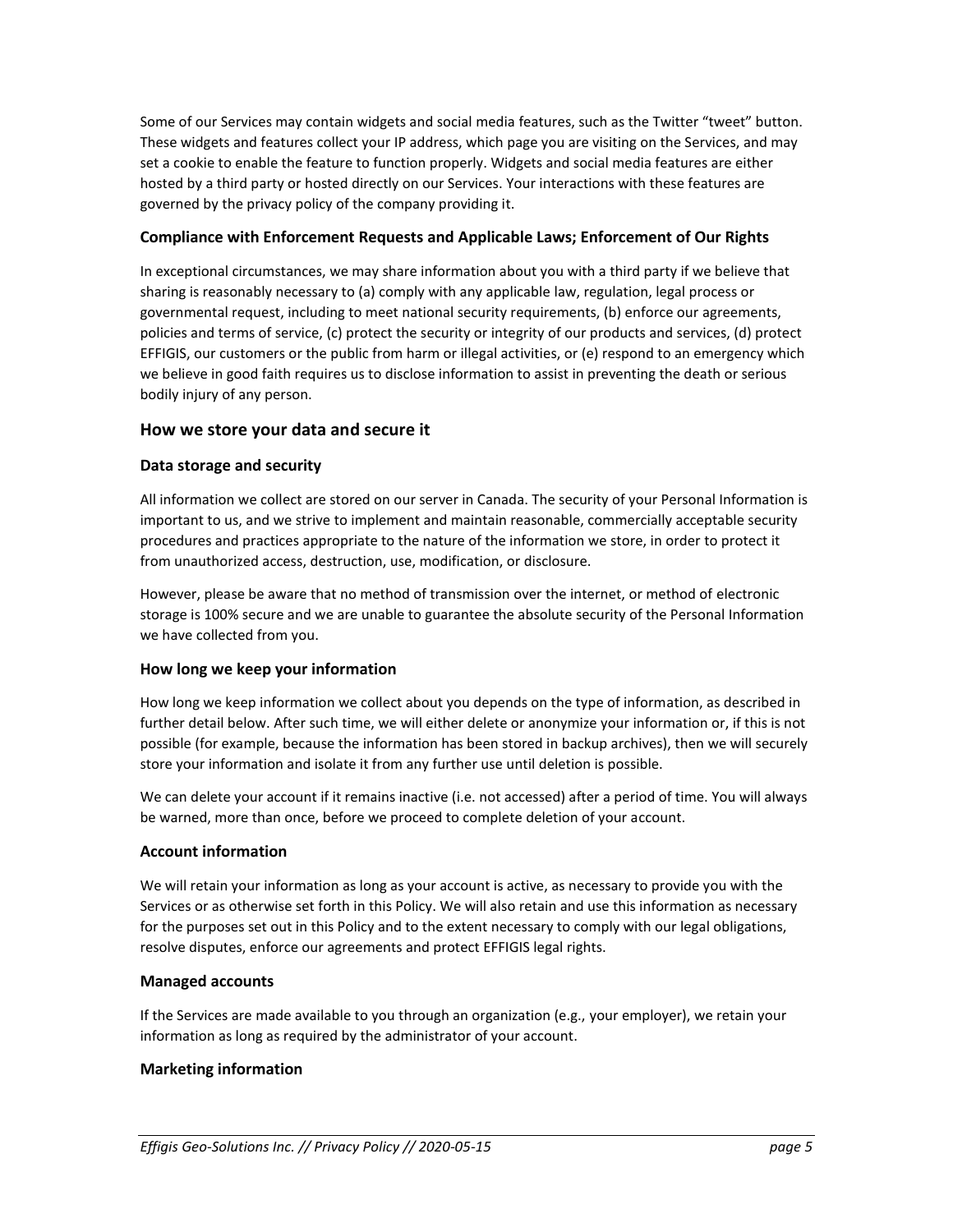If you have elected to receive marketing emails from us, we retain information about your marketing preferences for a reasonable period of time from the date you last expressed interest in our Services, such as when you last opened an email from us or ceased using your EFFIGIS account. We retain information derived from cookies and other tracking technologies for a reasonable period of time from the date such information was created.

# **The choices we offer**

You have certain choices available to you when it comes to your information. Below is a summary of those choices, how to exercise them and any limitations.

# **Your Choices**

You have the right to request a copy of your information, to object to our use of your information (including for marketing purposes), to request the deletion or restriction of your information, or to request your information in a structured, electronic format. Below, we describe the tools and processes for making these requests. You can exercise some of the choices by logging into the Services and using settings available within the Services or your account. Where the Services are administered for you by an administrator (see "Notice to End Users" below), you may need to contact your administrator to assist with your requests first. For all other requests, you may contact us as provided in the Contact Us section below to request assistance.

Your request and choices may be limited in certain cases: for example, if fulfilling your request would reveal information about another person, or if you ask to delete information which we or your administrator are permitted by law or have compelling legitimate interests to keep.

If you have unresolved concerns, you may have the right to complain to a data protection authority in the country where you live, where you work or where you feel your rights were infringed.

### **Access and update your information**

Our Services give you the ability to access and update certain information about you from within the Service. For example, you can access your profile information from your account. You can update your profile information within your profile settings and modify content that contains information about you using the editing tools associated with that content.

### **Deactivate your account**

If you no longer wish to use our Services, you or your administrator may be able to deactivate your Services account. If you can deactivate your own account, that setting is available to you by cancelling your account. Otherwise, please contact your administrator. If you are an administrator and are unable to cancel an account through your administrator settings, please contact EFFIGIS support (onpozsupport@effigis.com).

### **Delete your information**

Our Services give you the ability to delete certain information about you from within the Service. For example, you can remove content that contains information about you using editing tools associated with that content, and you can remove certain profile information within your profile settings. Please note, however, that we may need to retain certain information for record keeping purposes, to complete transactions or to comply with our legal obligations.

# **Request that we stop using your information**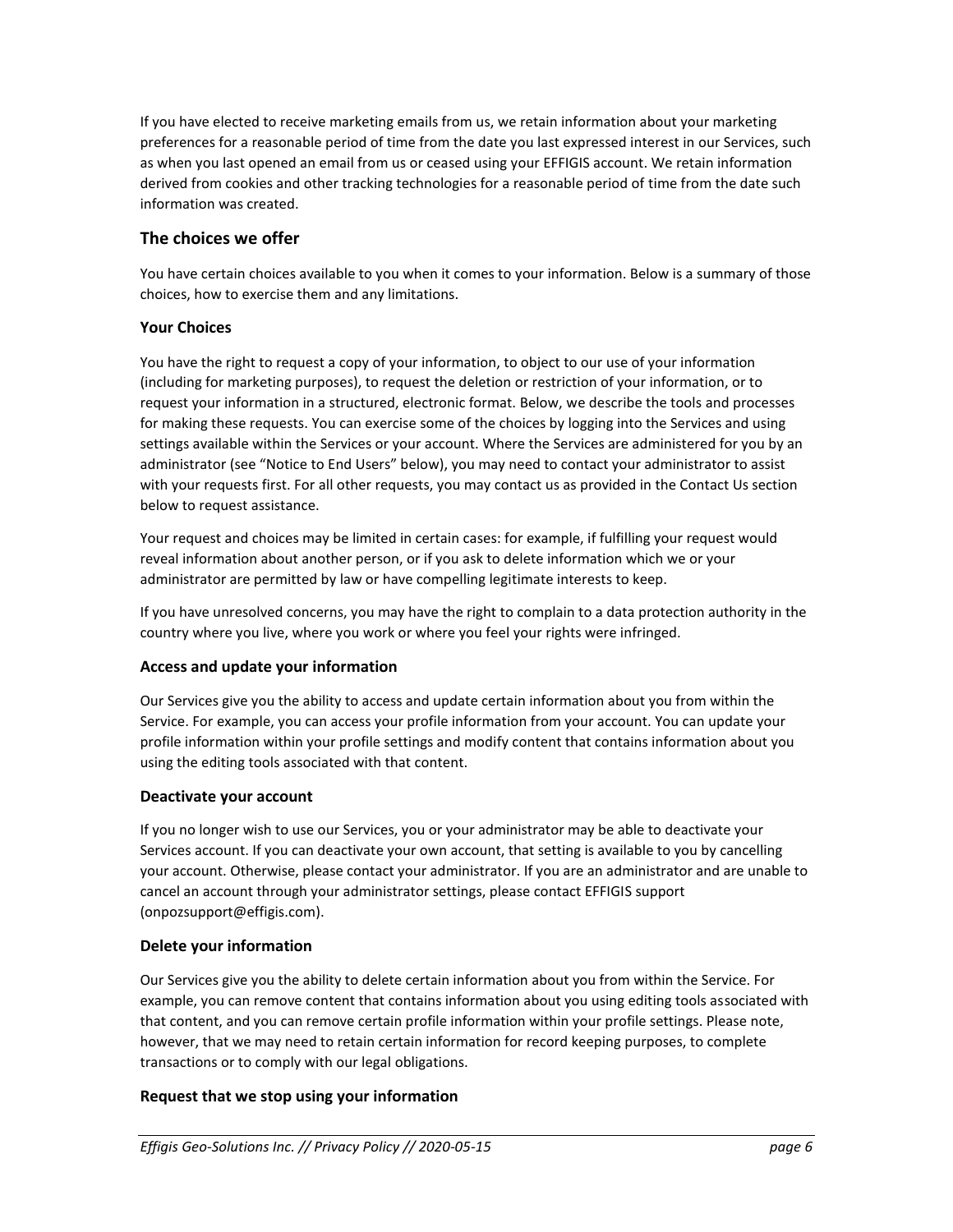In some cases, you may ask us to stop accessing, storing, using and otherwise processing your information where you believe we don't have the appropriate rights to do so. For example, if you believe a Services account was created for you without your permission or you are no longer an active user, you can request that we delete your account as provided in this policy. Where you gave us consent to use your information for a limited purpose, you can contact us to withdraw that consent, but this will not affect any processing that has already taken place at the time. When you make such requests, we may need time to investigate and facilitate your request. If there is delay or dispute as to whether we have the right to continue using your information, we will restrict any further use of your information until the request is honored or the dispute is resolved, provided your administrator does not object (where applicable).

# **Web Browser Controls**

You can prevent the use of certain Tracking Tools, such as cookies, on a device-by-device basis using the controls in your web browser. These controls can be found in the Tools > Internet Options (or similar) menu for your browser, or as otherwise directed by your browser's support feature. Through your web browser, you may be able to:

- Delete existing Tracking Tools
- Disable future Tracking Tools
- Set your browser to provide you with a warning each time a cookie or certain other Tracking Tools are being set

# **How we transfer information we collect internationally**

### **International transfers of information we collect**

We collect information globally and primarily and store that information in Canada. We transfer, process and store your information outside of your country of residence for the purpose of providing you the Services. Whenever we transfer your information, we take steps to protect it.

### **Managing Privacy under Organization**

Our products are intended for use by organizations. Where the Services are made available to you through an organization, that organization is the administrator of the Services and is responsible for the accounts and/or Service sites over which it has control. If this is the case, please direct your data privacy questions to your administrator, as your use of the Services is subject to that organization's policies. We are not responsible for the privacy or security practices of an administrator's organization, which may be different than this policy.

Administrators are able to:

- change the email address associated with your account;
- restrict, suspend or terminate your access to the Services;
- access information in and about your account;

Please contact your organization or refer to your administrator's organizational policies for more information.

### **Enforcement**

If you believe for any reason that EFFIGIS has not followed these policies, please contact us at info@effigis.com, and EFFIGIS will act promptly to investigate, correct as appropriate, and advise you of the correction. Please identify the issue as a Privacy Policy concern in your communication to EFFIGIS.